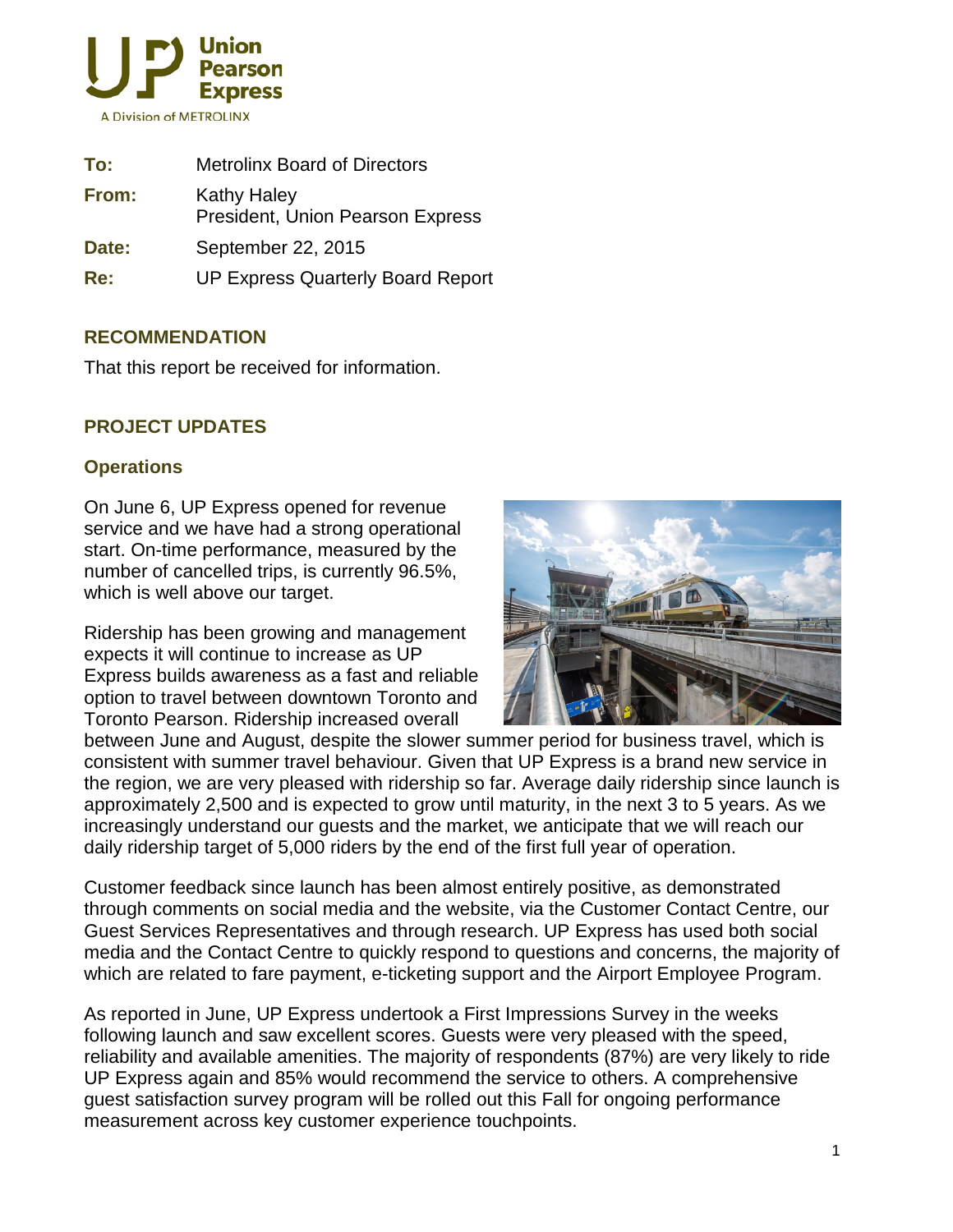

Immediately after launch, UP Express received several comments related to wayfinding, particularly at Toronto Pearson International Airport. UP Express responded by working with the GTAA to quickly implement additional signage and wayfinding, including "Trains to City" inside the terminal buildings and additional front-line staff support in the arrivals halls. At Union Station, a temporary signage program was developed to coincide with the closure of the GO Bay Concourse in mid-August, which affected



connections from the TTC's Union Subway Station. Improvements have also been made to signage in the VIA Concourse and in the West Wing corridor leading to the UP Express Station in the Skywalk. UP Express continues to work with the City of Toronto and GO Transit Signage Services to ensure that appropriate signage is in place as construction progresses throughout Union Station. In addition, the team is working closely with downtown property owners and the Toronto Financial District BIA (Business Improvement Area) to add UP Express as a destination on overhead signage in the underground PATH system. Finally, per a request from UP Express and GO Signage Services, additional signage was installed by the City of Toronto to improve the pedestrian connection between Bloor UP/GO Station and the Dundas West TTC Subway Station.

### **Capital Infrastructure**

On July 10, UP Express opened a new service booth in Toronto Pearson International Airport, Terminal 1. Located directly within the international arrivals area, the service booth is staffed with Guest Services Representatives who sell tickets, provide wayfinding directions to the station and answer general questions about the service.

On July 16, the CIBC UPSTAIRS lounge, featuring Mill Street Brewery, opened on the second level of UP Express Union Station. The lounge is open to the public and is a place where people can meet and greet travellers or relax before or after a trip. The lounge includes a Mill Street Brewpub, which is open between 11am and 11pm and serves both alcoholic and non-alcoholic drinks, as well as delicious meal options. The official unveiling of the lounge was held on September 17 and was jointly hosted with CIBC. The opening of the CIBC UPSTAIRS lounge is





another concrete example of the innovative strategic partnership between UP Express, CIBC, Mill Street Brewery and FAB Concepts.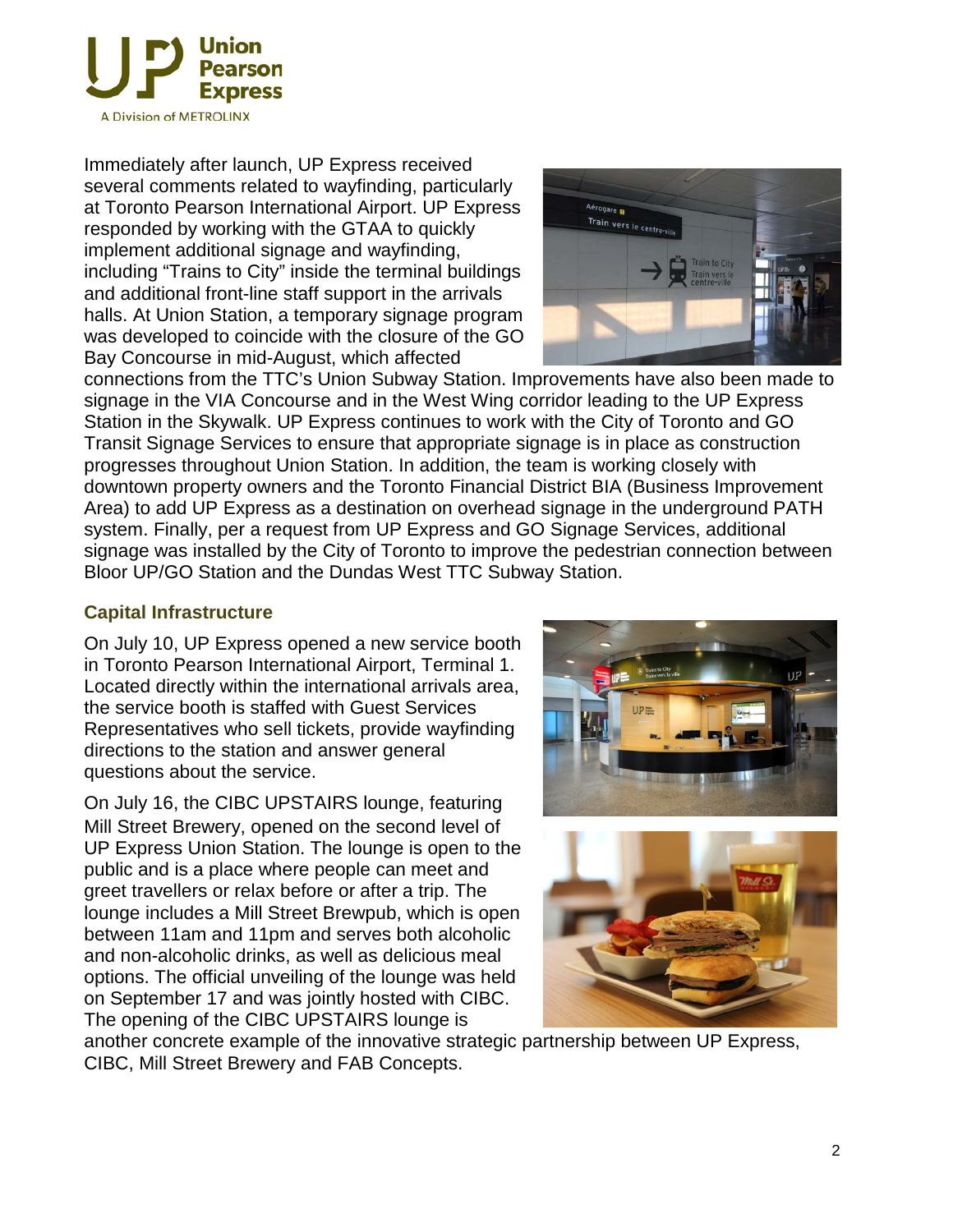

The construction and fit-out of Bloor and Weston UP Express Stations is fully complete. UP Express is now working to advance the construction of the Bloor passenger pick-up and drop off area.

# **Technology**

Airline check-in kiosks were installed at Weston and Bloor Stations in July and August, respectively, offering guests the ability to get boarding passes and baggage tags for both Air Canada and WestJet flights. An additional kiosk will be installed on the second floor of UP Union Station.

In August, UP Express installed and commissioned four additional ticket vending machines (TVMs) at Toronto Pearson International Airport. These machines are prominently located in the domestic and international arrival halls at Terminals 1 and 3 to sell fares and provide additional signage and wayfinding information to guests. In addition, as the result of a joint effort between UP Express, GO Transit and the GTAA, a GO Transit TVM was installed on the ground transportation level of Terminal 1. This installation is part of a broader program to enhance the visibility and customer friendliness of the public transit offering at Toronto Pearson.

## **Business Development**

UP Express is gearing up for a busy fall and winter season due to an increase in business travel and the number of conferences. Business travellers are an important source of recurring ridership and we are targeting businesses or government agencies whose employees frequently travel between downtown Toronto and Toronto Pearson by offering a volume discount. More than 60 agreements have been signed with these businesses, including but not limited to the Government of Ontario, Air Canada, CIBC, and PwC.

In addition, travellers can now purchase UP Express tickets from major resellers (including Air Canada and VIA Rail) when they purchase a flight departing from or arriving at Toronto Pearson. Since launching the reseller program, approximately 5,000 UP Express tickets have been purchased through these resellers.

## **Marketing**

The *UP and Running* advertising campaign is continuing with a major presence at Union Station and Toronto Pearson. The pre-launch and launch digital campaigns performed well above industry average, delivering over 42 million users across desktop and mobile devices and over 283,000 clicks to sites with a click-through rate of 0.62% (versus industry average of 0.08%). In addition, the *On the UP* magazine was redistributed to include a 20 page Pan/Parapan Am Games special insert.

Now that UP Express is in operation, we are monitoring the guest experience and increasingly understanding the market. The Airport Employee Program has been very successful with more than 1,500 people now registered. PRESTO users represent approximately 30% of our current guests. Given the lower fare on PRESTO, there is opportunity for growth in the local market for this fare option.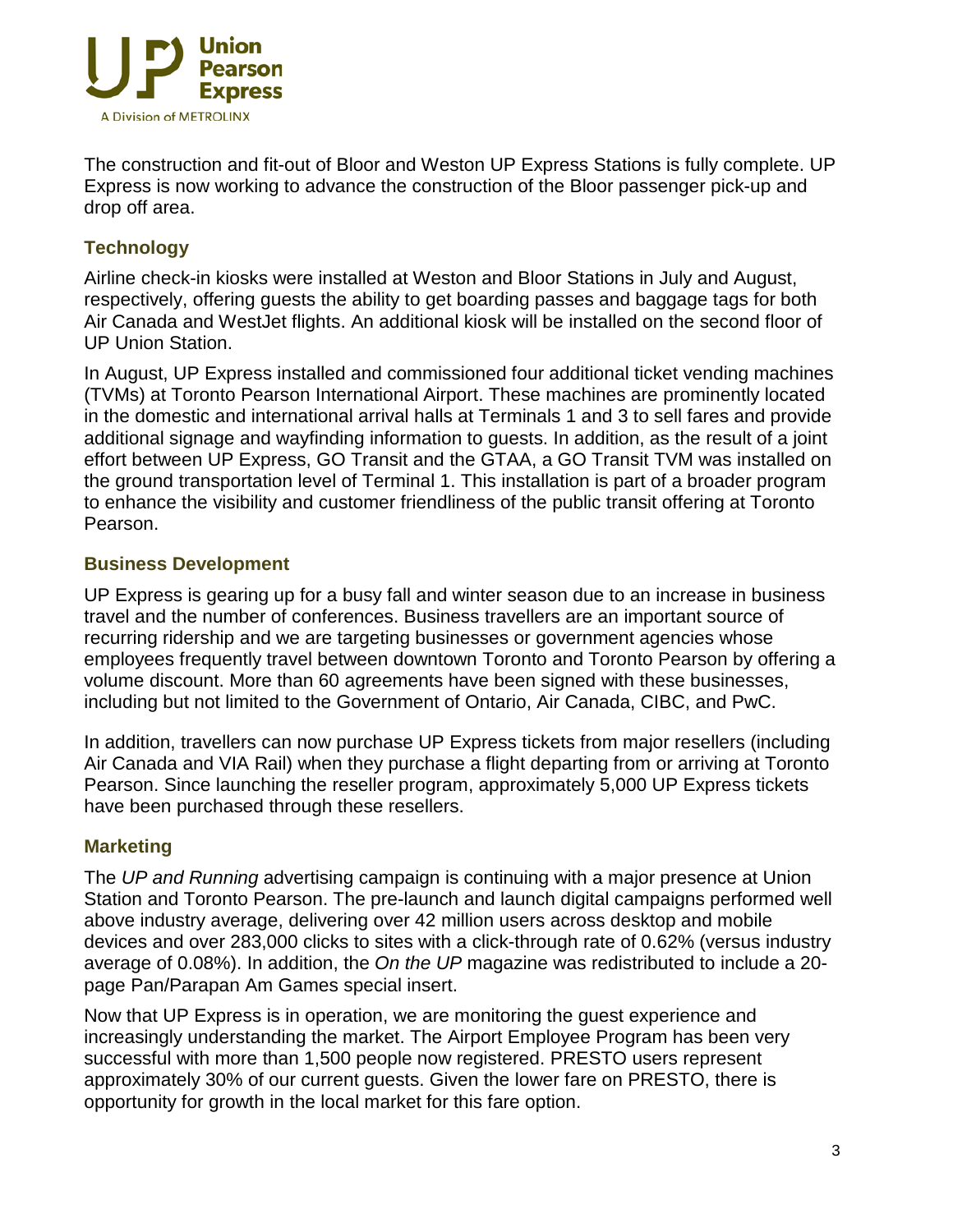

Non-paid marketing efforts included targeted tours of the system and have generated awareness both locally and internationally. Since launch, UP Express has appeared in 57 local media publications and 20 internationally, generating more than 20 million print circulation viewers and 2.8 billion online viewers.

After the Pan Am Games, UP Express focused on specific traveller engagement tactics to build awareness and increase ridership. The tactical plan focused on leveraging our presence in the airport to help travellers navigate to UP Express Pearson Station. Additionally, UP Express will continue to build awareness through social media and digital channels as well as promote UP Express to our corporate clients who frequently travel between downtown and Toronto Pearson.

Since launch, UP Express continues to build strong relationships with the travel, tourism and conference planning industries. Familiarization tours are particularly effective, providing the opportunity for industry experts to experience UP Express and become enthusiastic ambassadors for the service. Many hotels near UP Express stations include information about UP Express on their websites, through digital signage and via client communication, presenting UP Express as a stress-free and convenient way to travel between downtown and Toronto Pearson.

In July, UP Express ran a very successful ad campaign on social media, which helped to build brand awareness, boost overall engagement and resulted in a 28% increase in Facebook fans and a 17% increase in Twitter followers. These additional followers on social media builds awareness and generates ridership. UP Express saw the most activity on social media around the Pan Am Games, particularly in the week leading up to the Torch Relay when UP Express carried the torch from Toronto Pearson to Union Station. There was an estimated 3.9 million impressions between July 4 and 10: an increase of 179% when compared to the previous week.

The longer term marketing plan is currently underway. UP Express conducted a US/Canada survey of 1,000 people who have flown into or out of a major international airport in the last 12 months. The survey included specific questions about decision-making and which key sources of information were used in those decisions. The results of the survey will help us understand which strategies are effective in building ridership in order to refine the longer term marketing plan.

#### **Pan/Parapan American Games**

On July 10, UP Express carried the Pan/Parapan Am torch from Toronto Pearson International Airport to downtown Toronto. The torch was delivered to UP Express Pearson Station by Howard Eng, CEO of the Greater Toronto Airports Authority (GTAA). I then had the honour of carrying the torch on UP Express to Union Station, where I passed the torch to Stephan Mehr, Director of Business Planning for UP Express.



Metrolinx employees were invited to participate by entering a contest to win a seat on the train that carried the torch. More than 200 employees entered the contest and 15 were